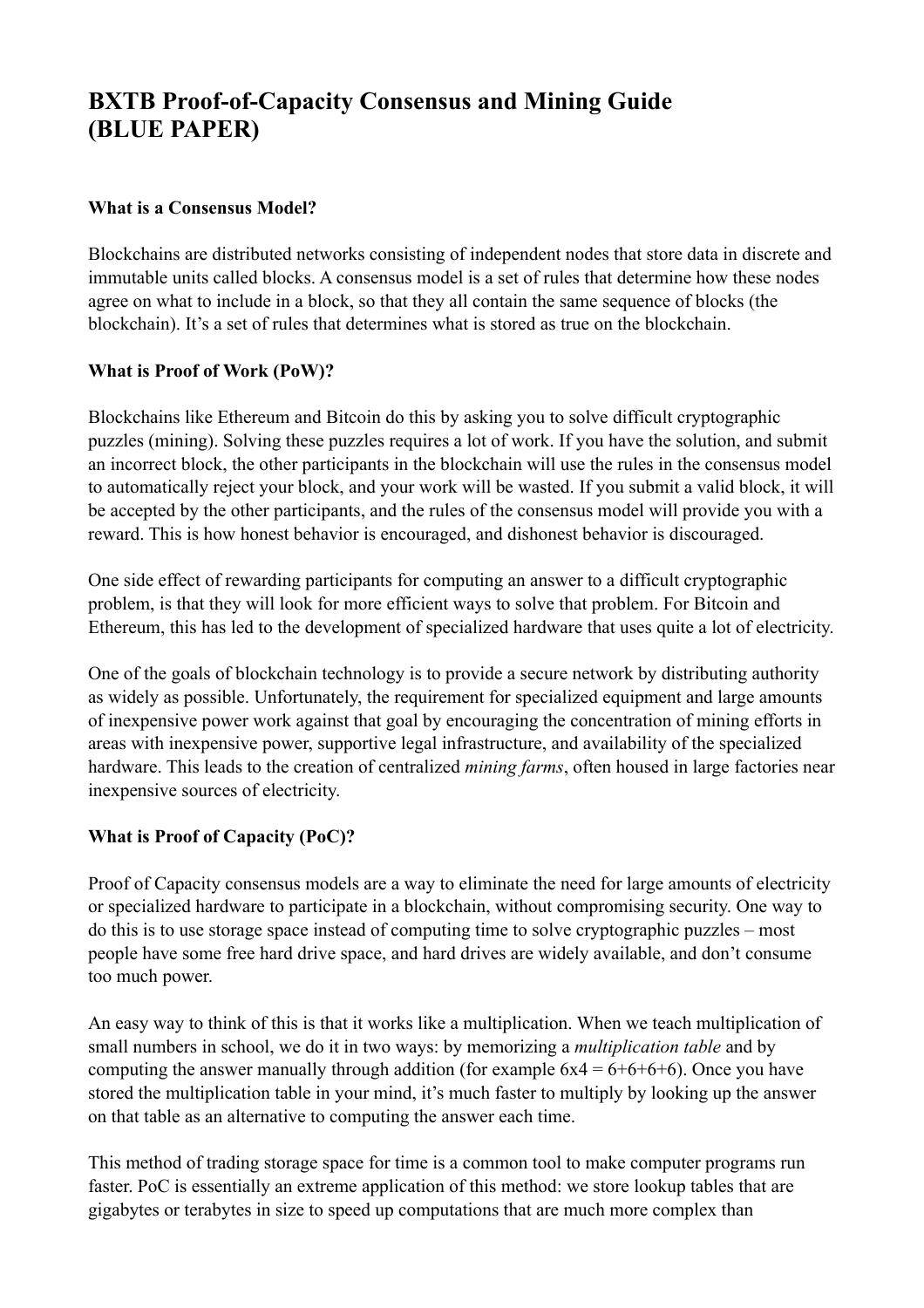multiplication. Without these tables, solving the cryptographic puzzles required by the consensus model is impractically hard no matter what hardware you have (we've tested this on modern FPGA hardware). Moreover, it's pretty easy to look up a solution using these tables with even modest computer hardware.

Getting ahold of these tables is another matter. You do have to compute them, and they do take a fair amount of time – but you only have to do this once. The resulting tables are tied to your account on the blockchain and can be used over and over.

This makes means that the limiting factor to mining on our blockchain is simply hard drive space, which benefits less from centralization than anything requiring a lot of electricity or special hardware. You probably also don't need to buy anything new – whatever PC or laptop you own is probably good enough, so anyone can participate.

## **A More Technical Description**

The last section, while correct, is a simplification of the underlying methods. You can skip this section if you're not interested in more detail and just want to learn more about how mining will work.

At every block, the blockchain sets a target and a difficulty to try and keep the block time consistent. In other words, the cryptographic puzzles get harder if blocks are being formed too quickly, and get easier if they are not being formed quickly enough. This is how the network adapts to more (or fewer) participants.

When you mine, you look though your local plotfiles for a solution as close as possible to the target. The difference is divided by the difficulty (so higher difficulty values are easier), and the result is the number of seconds after the last block that your result would be considered an acceptable solution (this waiting time is called the deadline). The original data used to compute that result is tied to your account on the blockchain, and a nonce – to form a new block, a node needs a nonce to be submitted along with proof that the owner of the associated account has submitted it. With both of those pieces of information, the node will form a new block after the deadline has passed, and communicate it to the rest of the blockchain. This will cause any block reward and transaction fees to be awarded to the account that produced the winning nonce.

When you generate plotfiles to mine with, you specify a nonce range and an account. Your computer will generate 4096 cryptographic hashes for each nonce that you must store. These 4096 hashes are what lets your computer determine whether a particular nonce is a good solution for the cryptographic puzzle created for each block. The more nonces that you store, the better chances you have at having a good solution that lets you form a block and earn rewards. It is much faster to check if a nonce is a good solution, than to generate a new nonce – this is what lets you mine with a lot of plotfiles. It is also why it takes some time and effort to generate the plotfiles at first.

### **How Will Mining Work?**

Before you can start mining, you will need to generate "plotfiles". These are very large files – they represent the 'storage capacity' you are providing in a proof-of-capacity consensus model.